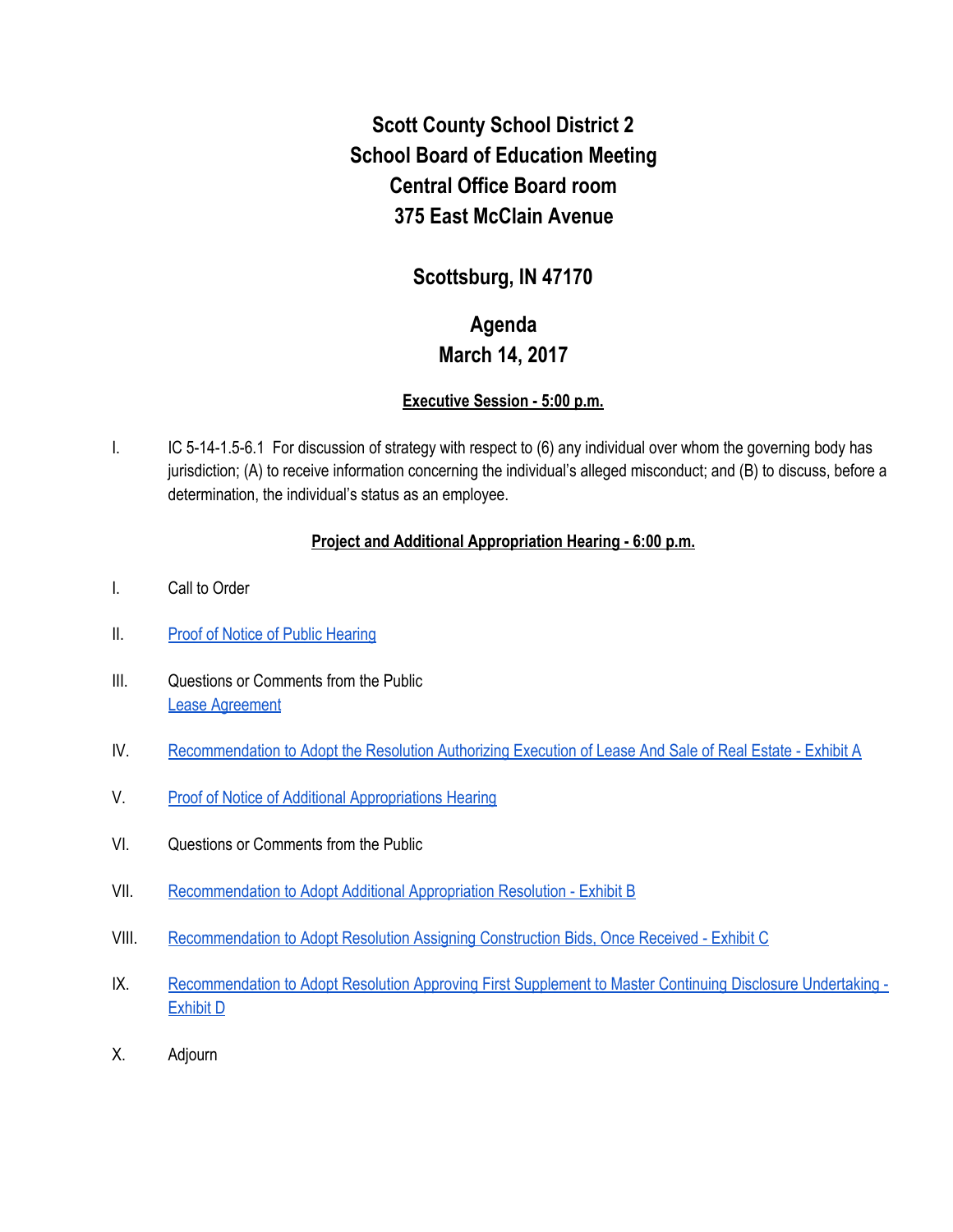#### **Regular Board Meeting - Immediately following the Project and Additional Appropriation Hearing.**

- I. Call to Order
- II. Pledge of Allegiance
- III. Recognition of Visitors
- IV. Superintendent's Report
	- A. Mitchell Meagher Academic All State
	- B. [ISTEP Presentations LES & SES](https://docs.google.com/presentation/d/1r1i_4oFcgrTswfZoJHhmm6BaTg1B0Hb6XFa3Xx0bwJk/edit#slide=id.p)
- V. Consideration of Modification to the Agenda and Approval
- VI. Consideration of Board Minutes [February 28, 2017](https://docs.google.com/document/d/1Mx77mUMZmrzDI-lsUefArbsZb2zMoKN6r_kDNeFDLFE/edit)

#### VII. Financial Considerations

- A. [Expenditure Summary](https://drive.google.com/file/d/0BxXvxnGh3EX1RWhmX1F6eEdqVnhwMV9RM2hxSnBtSmRXV0Jr/view)
- B. Payroll Claims [March 9, 2017](https://drive.google.com/file/d/0BxXvxnGh3EX1S3dkMEJKbXJSTTZzY1lOOWRFcDJ4YlFUZGNF/view)
- C. Regular Claims
	- 1. [February 20-24, 2017](https://drive.google.com/file/d/0BxXvxnGh3EX1VmpRSHN6Vm9rNjhSeGE5OXZtbllEMHE5U3BJ/view)
	- 2. [February 27-28, 2017](https://drive.google.com/file/d/0BxXvxnGh3EX1eEs3YWNaQU5WM0thMjltTTZ2VjZ4Si1jS0g4/view)
	- 3. [March 14, 2017](https://drive.google.com/file/d/0BxXvxnGh3EX1a1FkeG9zMHJiUWtLY21sRjhrWjc1ektQMkMw/view)
- D. Permission to Prewrite Claims through 3-31-17
- E. [Monthly Financial Report 2-28-17](https://drive.google.com/file/d/0BxXvxnGh3EX1dC1OcGRXSHU0V2paOWxfVF9FbnR4TU5UWDl3/view)
- F. [Bank Reconciliation Summary 2-17](https://drive.google.com/file/d/0BxXvxnGh3EX1OGRGWTFWUjNGc0MzcEk1Sjg3MnZCQ09YYWc0/view)
- G. [Financial Advisor Services 2017 Refunding & New Money Bond Issues](https://drive.google.com/file/d/0BxXvxnGh3EX1bDU3cWdINXN1VGh0WnhFSGpWNWxVaVozODE4/view)
- H. Permission to Renew [West Interactive Services Corp \\$8,137.50](https://drive.google.com/file/d/0BxXvxnGh3EX1ZjJPc3lZSW9jRHJVUlg3dl9IUFVjaGE2eWw4/view)
- I. Permission to Accept/Award Quotes LES Carpet/Tile
	- 1. LES Classroom Flooring (2 rooms)- LES CPF
		- a. [Rick & Jeff's Floor Coverings \\$6,870.43](https://drive.google.com/file/d/0BxXvxnGh3EX1U2VIRGx2YzdCSVU4NU0zMGhtVjZJN2s4TDNV/view)
		- b. [Ace Carpet & Flooring \\$8,773.35](https://drive.google.com/file/d/0BxXvxnGh3EX1MFA4VkV1eEcwRTRSeGRvZDVPemRnbTNvbGw4/view)
		- c. Carpet 1 No Quote
	- 2. JES Cafegymatorium Floor
	- 3. Band Uniforms
		- a. [The Bandmans Company-](https://drive.google.com/file/d/0BxXvxnGh3EX1MHdHQkZWeEdMN2UtLWxnLTl2T2F6WUpYbGVj/view) \$79,984.26
		- b. [Stanbury Uniforms](https://drive.google.com/file/d/0BxXvxnGh3EX1dXhyZ2xPNXlHNTNKN2ViUFBhSnNYNm5iRGpZ/view) \$77,500
- J. [Consideration of Professional Leave Cost Overage](https://drive.google.com/file/d/0BxXvxnGh3EX1MHRzOTAwb3Q1bjlLWi1NSmVzY0ZtV0pWVWxV/view)
- K. [Bridge Analysis](https://drive.google.com/file/d/0BxXvxnGh3EX1YVdGNjBfN2psbmgzOUJJVlFxVGx3dVNkMVJN/view)
	- [Rainy Day Transfer Resolution and Policy](https://drive.google.com/file/d/0BxXvxnGh3EX1YktRcWNBaEpCTVpLM1hEOXlCWVNwel82eGdn/view) (information purposes only)
- L. [2017 Budget](https://drive.google.com/file/d/0BxXvxnGh3EX1enNfX3BMUnl6U2V2S2c5b1NVUks5N1lGWjdV/view)
- M. [Presentation on Naming Rights' of Warrior Field](https://drive.google.com/file/d/0BxXvxnGh3EX1VU9xb0dJdEQxQVNXRkF1eGg4bi0tOXFUbHc0/view)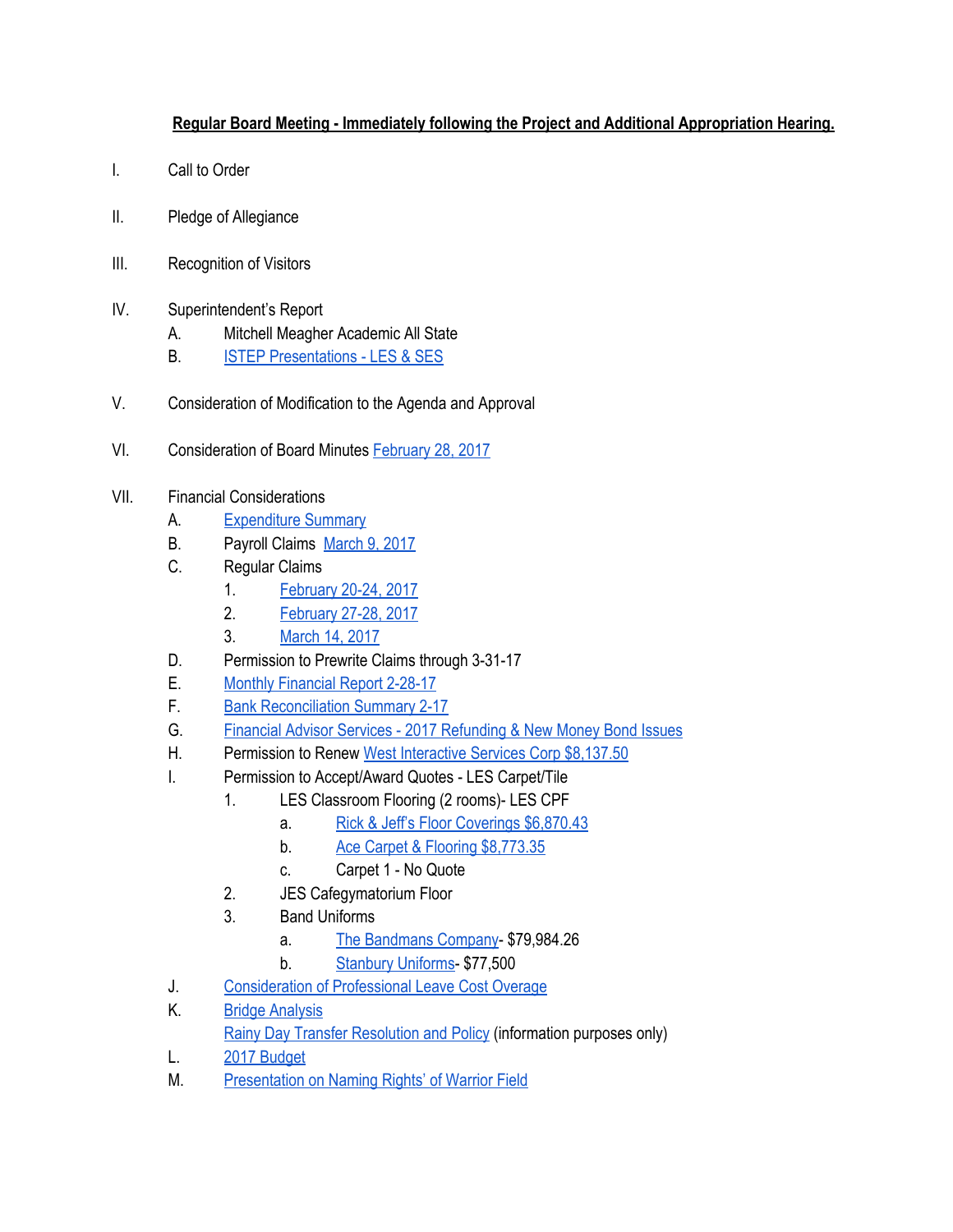- VIII. Operations
	- A. Personnel Recommendations
		- 1. Retirement(s)
			- a. [Kathy Miner SES 3rd Grade Teacher](https://drive.google.com/file/d/0BxXvxnGh3EX1UnJpSmtzWGhqd1pDUUpFRUdmbkFWaUM1RG9B/view)
			- [b.](https://drive.google.com/file/d/0BxXvxnGh3EX1UnJpSmtzWGhqd1pDUUpFRUdmbkFWaUM1RG9B/view) [Kathy Miner SES Spell Bowl Coach](https://drive.google.com/file/d/0BxXvxnGh3EX1UnJpSmtzWGhqd1pDUUpFRUdmbkFWaUM1RG9B/view)
		- 2. Resignation(s)
			- a. [Riley Stollings SES 4 Hour Duty Aide](https://drive.google.com/file/d/0BxXvxnGh3EX1X21MWDlCRDJYRTMya2VhTnBmZEszck1FMDd3/view)
			- b. [Cindy Howser SHS Boys' Varsity/JV Cheer Coach](https://drive.google.com/file/d/0BxXvxnGh3EX1OGcwUEdrUXpxNm8tcVV6bGxLMldGRGpiMDRz/view)
			- c. [Tristan Burr SHS Girls' 9th Grade Co-Cheer Coach](https://drive.google.com/file/d/0BxXvxnGh3EX1RTNWWGMtdjVzQlNDVWlwM0E0R1ZudTg1Qmxr/view)
		- 3. ECA Recommendation(s)
			- a. [Brandon Jerrell SHS Boys' Soccer Coach](https://drive.google.com/file/d/0BxXvxnGh3EX1OG5XLUdkdFdPR3YtZU0tem1YaVJFMlhsV2lJ/view)
			- b. [Larry Couch SHS Asst. Softball Coach](https://drive.google.com/file/d/0BxXvxnGh3EX1U3VwUFN1R3lUdHNzX2tqVk5hUmVOQXBlc3U4/view)
		- 4. Field Trip Request(s)
			- a. [VFES 4th Grade Kentucky Science Center, Louisville, KY, May 11](https://drive.google.com/file/d/0BxXvxnGh3EX1cDVtMEwzVmNJNmp2Wnc0U1pJV2NFTkRTY0Q4/view)
			- b. [JES 3rd Grade Center for the Arts, Louisville, KY, April 11](https://drive.google.com/file/d/0BxXvxnGh3EX1ZXJyNlJPUHc3VXBuWWlJRGF1UGpLNGU0RzN3/view)
		- 5. [Permission to Post](https://docs.google.com/document/d/14ZpBBadWRWdroEY4HYCuMFEtV6JeNc5iewJU6RYLOwg/edit)
			- a. SES 3rd Grade Teacher (Beginning 2017-18)
			- b. SES Spell Bowl Coach
			- c. SHS Math Jumpstart Teacher
			- d. SHS English Jumpstart Teacher
			- e. SHS English Teacher (2days/week during online summer school)
			- f. SHS Math Teacher (2days/week during online summer school)
			- g. SHS Social Studies Teacher (2days/week during online summer school)
			- h. SHS Science Teacher (2days/week during online summer school)
			- i. SMS English Jump Start Teacher (4 days July 31-Aug. 3/ 2.5 hours)
			- j. SMS Math Jump Start Teacher (4 days July 31-Aug. 3/2.5 hours)
			- k. SES 4 Hour Duty Aide
			- l. SHS Boys' Varsity/JV Cheer Coach
			- m. SHS Girls' Varsity/JV Cheer Coach
			- n. SHS Boys' 9th Grade Cheer Coach
			- o. SHS Girls' 9th Grade Cheer Coach
			- p. SMS Girls' 8th Grade Cheer Coach
			- q. SMS Boys' 7th Grade Cheer Coach
			- r. SMS 6th Grade Cheer Coach
			- s. SHS Cheerblock Sponsor
- IX. Policies
	- A. [Naming School Buildings or Facilities Second Reading](https://docs.google.com/document/d/1n-ZOzOzNwkO63h4lClcu_rf_rCzJaAbZ082f17o7PA8/edit)
- X. Curriculum, Instruction & Grants
	- A. Elementary (K-5) Math Book Adoption -*Go Math*